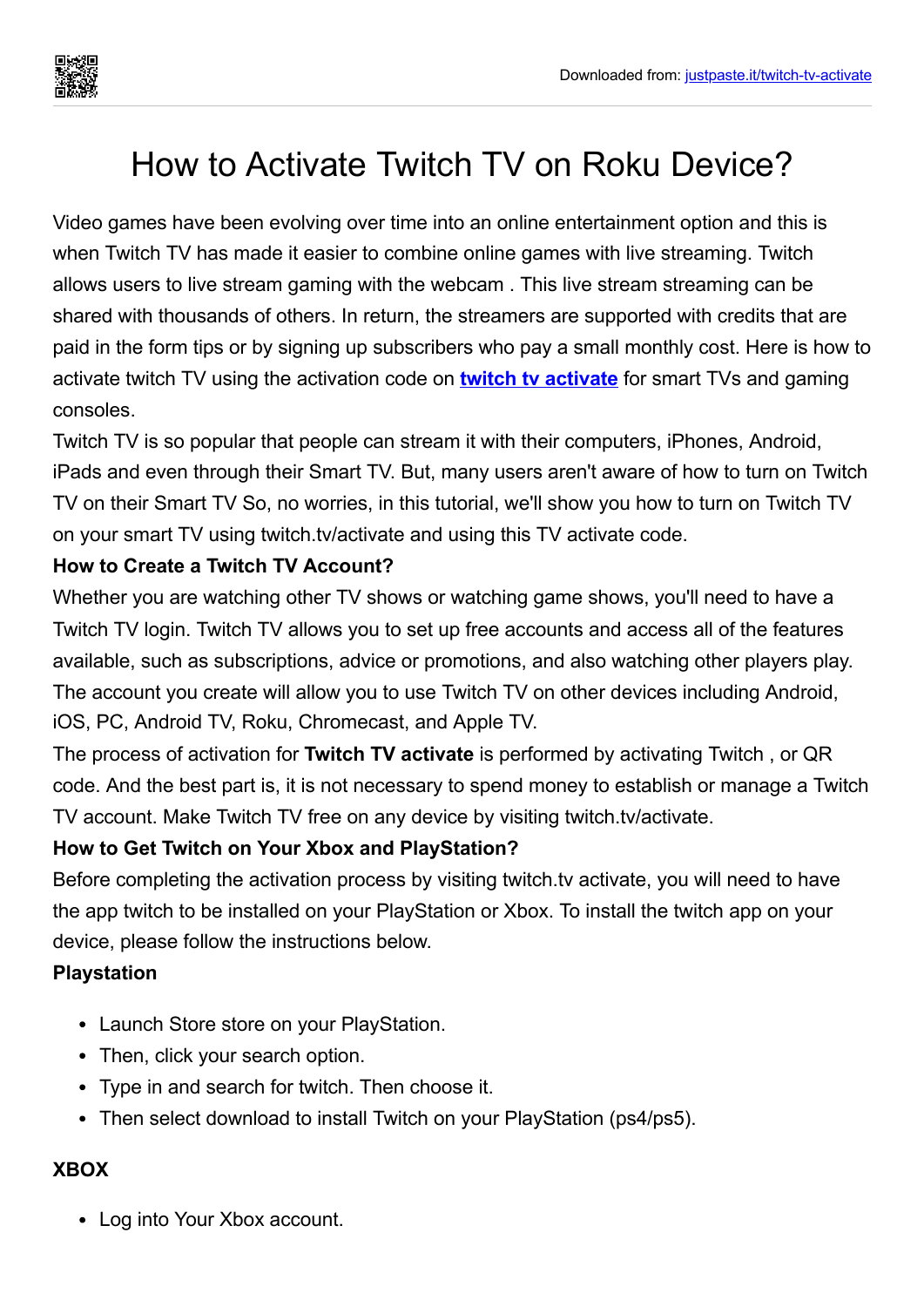- Run Microsoft Store and search for Twitch.
- Now install the Twitch application on your Xbox console.

### **Twitch.tv/activate and Browse Content Online**

You can browse Twitch TV content online at their official website. First, you'll need to connect **the website www.twitch.tv/activate** to activate step. The content is displayed depending on the number viewers it has had; videos with the highest number of viewers appears at the top. It is easy to browse the content. Simply click on the 'Browse' menu option found on the left hand side of the home page. Simply scroll down to the bottom of the page. There is the option of filtering content. To select a particular content it is as easy as clicking on the name or image. Twitch's app is available for both desktop and mobile device . You can download it without difficulty. Here we will check www.twitch.tv/activate 6 digit code for PS4 & Xbox.

#### **How to Activate Twitch with http://www.twitch.tv activate code?**

- Start the Twitch Application on your smartphone.
- Then sign in or register using the Twitch username. Twitch username.
- A code for activation should show on the display.
- Use twitch to activate the app in an internet browser. Sign in.
- To link your device with your twitch account, simply enter the code that is provided by your device.
- Click Activate.

# **Steps to Activate Twitch TV on Various Streaming Devices**

Twitch works on many streaming devices. Here's a quick overview of steps for activating the Twitch app on your streaming media player using twitch activate.

- Turn on your streaming device and then navigate to the Channel Store via the remote.
- Search for the Twitch app and then click the Add Channel button to get it on your device.
- Once installedand installed, open it to receive an unique activation number on the screen of your TV.
- $\bullet$  Note down the code and click on the official website link twitch.tv/activate.
- Input the code into the given field and hit the "Activate" button.
- The process should verify the completion of the process.
- Take a look at some of the popular devices that support the Twitch app.

#### **How to Activate Twitch TV on Roku Device?**

- Go to the Channel Store on Roku, search for and install Twitch.
- Choose Log In to enable your device.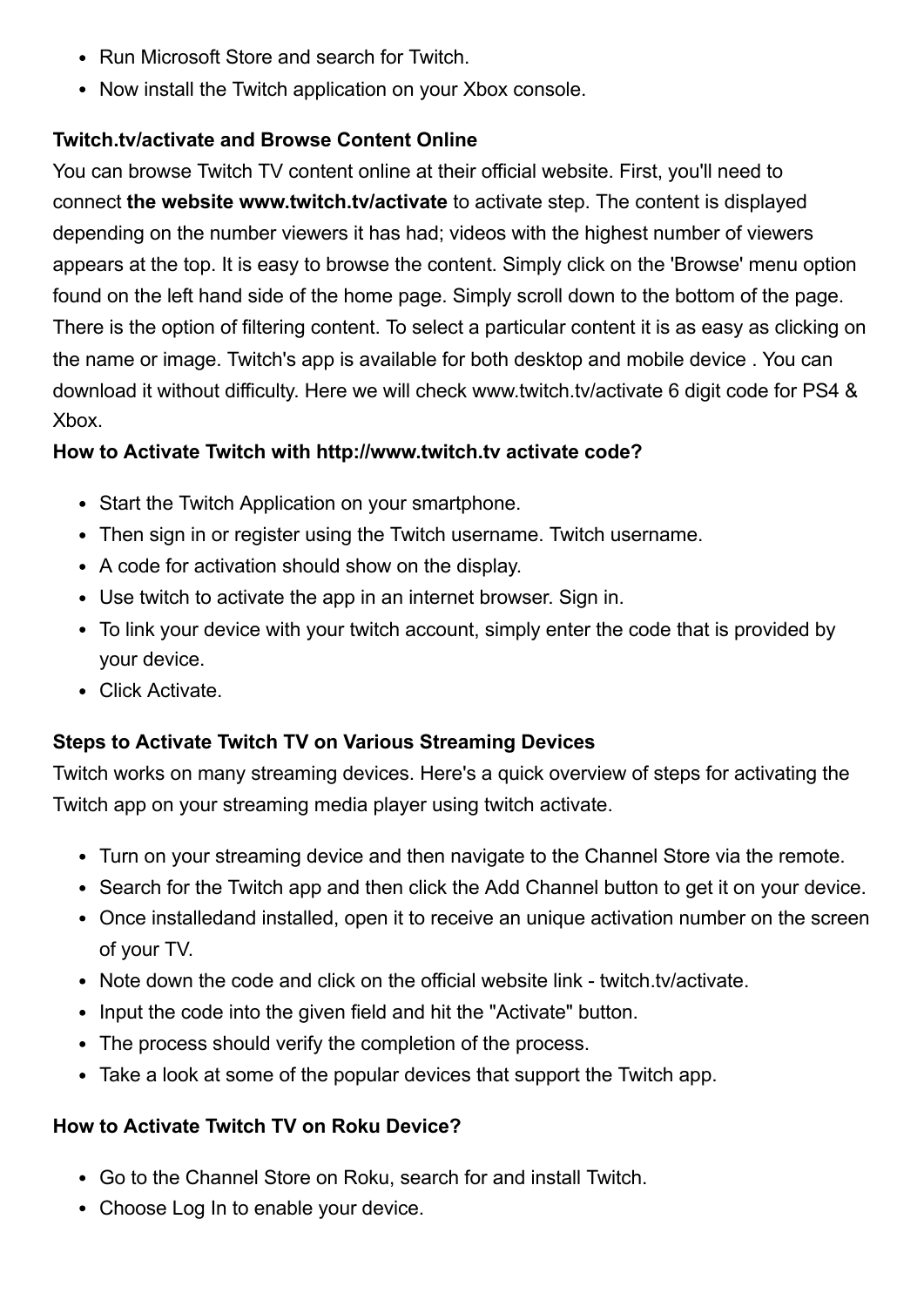- Go to **twitch.tv/activate** and activate the channel on either any Android or iOS device or laptop.
- You must enter the TwitchTV activation code which appears on the screen when you open the Twitch application on Roku.
- Select OK to enjoy streaming on Roku.

# **Initiating an account for a Twitch TV account**

To enable Twitch TV activated and start to use your Twitch streaming feature, you'll need to make an account. You have two ways to create an account on Twitch account.

- The first option is to go to the official website twitch tv activate and then register an account.
- Another option is to go to the official website and download the app, and then register an account.

# **You can create your account on your own by following the steps below.**

- Start the Twitch TV app or visit the official Twitch TV website.
- Select the sign-up option.
- Enter your login information for example, account number and username.
- If not, you can access the information you need by logging into Facebook either Google.
- You can now begin the activation procedures of how to turn on Twitch TV on different devices. All you have perform is observe the given instructions with care in the given sequence.

# **twitch.tv/activate PS4**

Twitch is a wildly popular app that gamers love to use through PS4 and many other devices! However, because of some technological limitations, there can be plenty of initial glitches that users may encounter. The most appealing aspect of using Twitch TV through these devices is that you can direct broadcast and connect it directly to your existing account.

This way you don't need worry about linking with any third party developer or external software. Twitch integration on PS4 can allow loyal viewers to earn points in Game Loot while watching their favorite shows on **[twitch.tv/activate](https://justpaste.it/redirect/twitch-tv-activate/https://twitch-activate.com/)**.

Activate Your Twitch TV account by putting in the correct details, then click the Activate button to generate the code. When you've got the code, you can follow the instructions displayed on the screen!

• Through Twitch TV through Twitch TV PS4, you can watch and stream all your mostloved games exactly the way you play them in the main display that connects with your console. All of it live and connected to your Twitch TV streamers and fans around the globe!